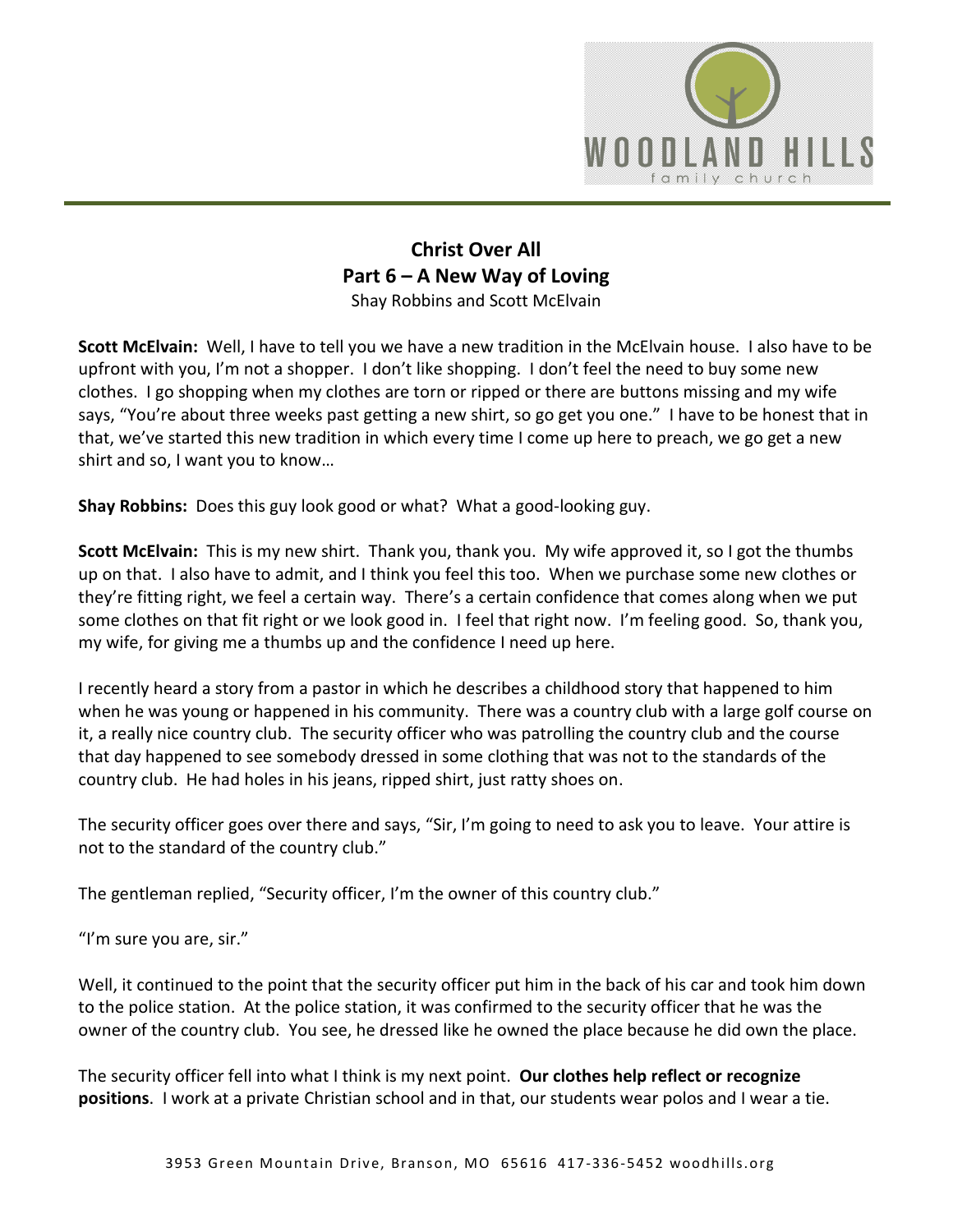When you walk into the room, it's very easily noticed who is the student and who is the teacher. When I go to a basketball game, it's very easily understood who the referee is and who the players are. When I'm going on date night and I go to put on my best clothes, picking out my new shirts, my best clothes, and I come out… I'm about at a 50% rate right now. It was 75%, but I'm at 50% because we're going on eight years of marriage this Tuesday. I get one of these. There are no words any more, it's just a hand gesture telling me to turn around and try again. What my wife is saying is, "What you're clothed in does not match the position of being my husband. This is not working. You've got to try that again."

I talk about clothes and introduce this way because here in Colossians 3… If you've been with us, you know we've been going, verse by verse, through Colossians 3. Today, Shay and I have Colossians 3: 9-17. So, if you have your Bibles, crack those open. I want to point one thing out as we begin. Paul begins using language of this "put on" and "put off" of clothing. The actual Greek translation to that word and imagery that he uses is *enduo,* which translates back into English as "the putting on and off of a garment or a piece of clothing." Paul uses this to tell Christians how we might love one another, be in community with one another, and how we should be treating one another. What should we be putting on and what should we be putting off?

Whenever I think about my position in Christ, I always go to the passage Galatians 2: 20. As we read that this morning, *[20](https://www.studylight.org/desk/?q=ga%202:20&t1=en_nas&sr=1) "I have been crucified with Christ; and it is no longer I who live, but Christ lives in me; and the life which I now live in the flesh I live by faith in the Son of God, who loved me and gave Himself up for me.* You see, my position is a son of God and I've accepted Christ. The old is gone, the new, I've crucified with Christ.

So today, as we jump into Colossians 3, we get to see the ways in which Paul is telling us believers how we should love one another, what we should adorn ourselves in and the garments we should place off. So, Shay, start us off in Verse 9.

**Shay Robbins:** Well, before I do, I would like to point out that I too am wearing a new shirt, completely by chance. We've been married a little bit longer and I've worn down my wife. She's become very patient. So, this week I walked in and this shirt was lying on the bed, which signifies to me that I've looked like a schlub for two years now. But that's beside the point. Let's get into the text.

## *[9](https://www.studylight.org/desk/?q=col%203:9&t1=en_niv&sr=1) Do not lie to each other, since you have taken off your old self with its practices [10](https://www.studylight.org/desk/?q=col%203:10&t1=en_niv&sr=1) and have put on the new self, which is being renewed in knowledge in the image of its Creator. [11](https://www.studylight.org/desk/?q=col%203:11&t1=en_niv&sr=1) Here there is no Gentile or Jew, circumcised or uncircumcised, barbarian, Scythian, slave or free, but Christ is all, and is in all.*

So, as believers, those of us who have placed our faith in Jesus have put off the old self and we have put on the new self. In understanding that, right off that bat, Paul is elevating truth for us to understand that as believers, we have to seek out and then live by truth. I also think it's important, as believers, to have a critical mindset to look at the context that we're living in because, oh by the way, this is not our home. We live in a broken world that is full of lies. And it's important to understand what we're up against, which brings me to the first point of this text.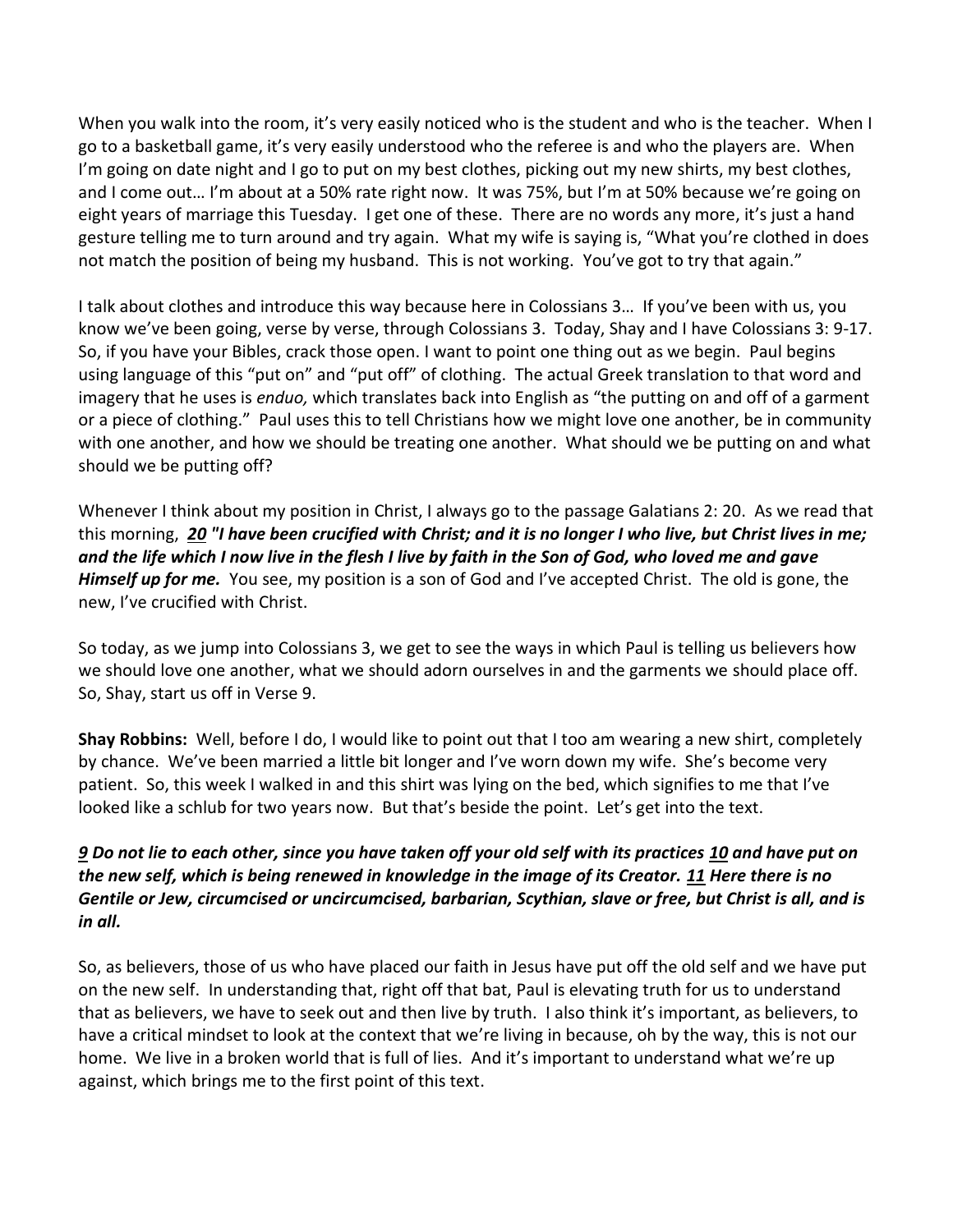**The old self is guided by a false narrative and practices evil**. Jesus clearly explained. He said it's out of the heart that a man speaks. So, we know our words and our actions come from the state of our heart. For those of us who are living in the old self, it is guided by a narrative that is false, and as a result, we practice evil.

The author of this false narrative is the Devil. Very clearly, Jesus describes the character of Satan in John 8. He explains that Satan is the father of lies, that he was liar from the very beginning, and he is the author of lies. So, we live in a context where there are lies that have been very strategically and very sinisterly laid out that we live in, and we have to be discerning as believers.

Just as an example, I watched a documentary on Netflix called *The Social Dilemma*. It was released about a year ago and it really is an intriguing look into the world of these big technology companies. They've taken a bunch of former executives and developers from Facebook and Google and Twitter and Instagram and others, and they've given them a behind the scenes look at their original intent. The original intent for social media in general was to be a blessing, to connect people. But their social media engines were driven by the almighty dollar. Jesus explained that the love of money is the root of all evil.

So, the ultimate goal in your interactions on social media and different search engines is to make money. It is the ultimate deciding factor in how they are run. These developers and these executives on *The Social Dilemma* explain that in Facebook for example, they are gathering all of your data, every bit of information, every time you click something, every time you give something a thumbs up, every time you make a comment, every time you read an article, that information is gathered and it is fed into an ever evolving algorithm that is designed to keep you scrolling and to keep you clicking. With every click, it's money in the pocket of Facebook.

They then talk about what it is that causes people to click. What they explain is that people will naturally continue to be engaged when they are affirmed in their own opinions, when they become upset, anxious, angry, or fearful. Did y'all hear that? So, your Facebook feed is specifically driven by an algorithm, with 60,000 brilliant software developers behind it, that is going to feed you what you want to hear and what is going to cause you to get worked up. What happens is… They explain that social media is causing us to become more divided in our country and in the world. I believe that the D in Devil stands for divisive; he wants to drive us apart.

We also need to understand that we all don't have 100% clarity on what truth is. You and I can both be lied to. So, we need to be very wary about what we're consuming. What happens… and this is really interesting. We end up like this guy over here (picture of an ostrich with his head buried in the sand) with your head buried in the sand with all your confirmation bias built up, and you think that you've got the inside scoop on truth. Not only do you, but so does everybody else in the world. That's a scary thing.

In fact, just as an example, NBA basketball player, Kyrie Irving, is a guy who has the finances and access to any information and truth that he wants, in theory. He came out within in the last year convinced that the earth was flat. I'm sure after millions of comments chiding him and his teammates in the locker room just riding him to know end, he finally realized that he was wrong, that the earth is, in fact, a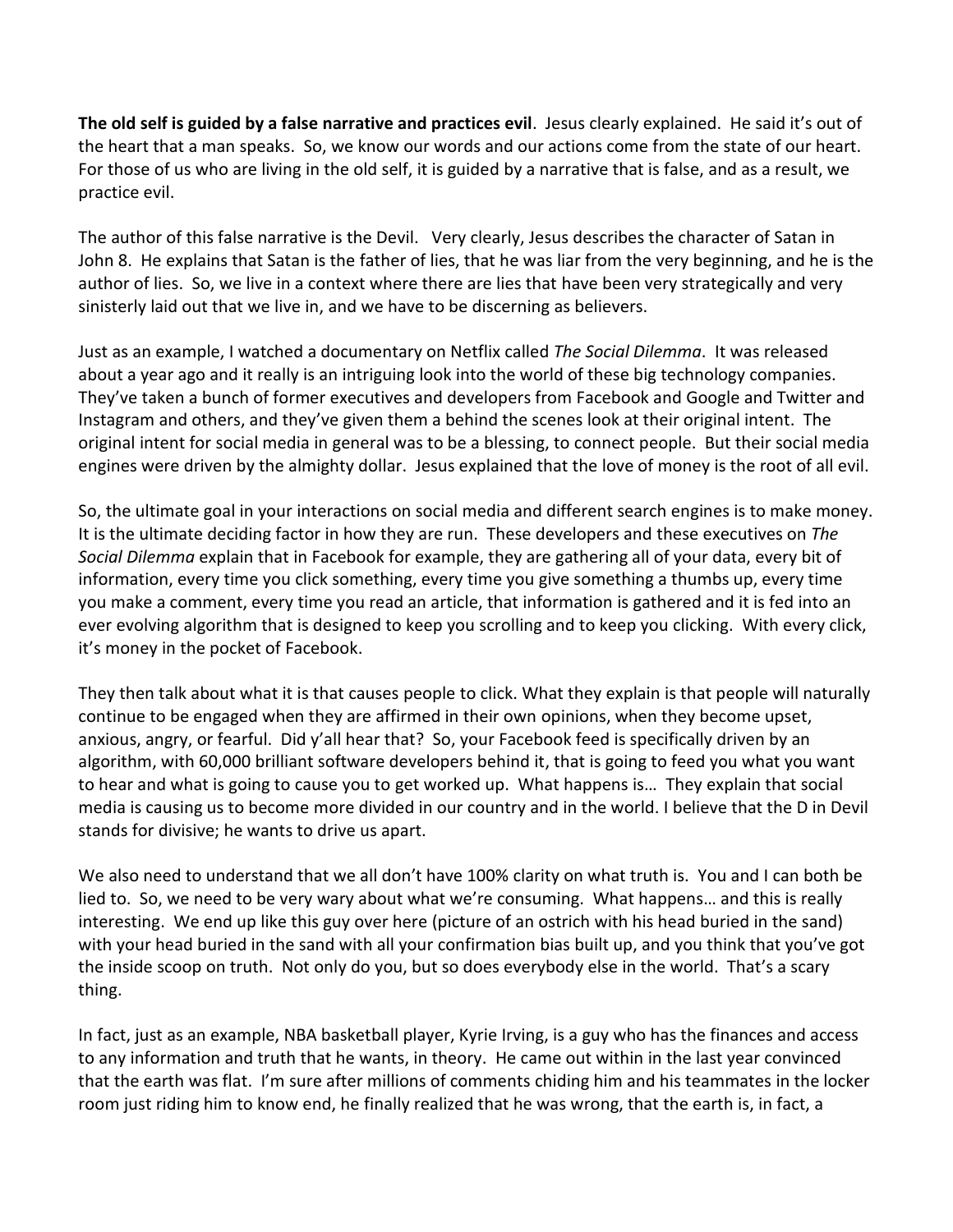sphere, and he admitted that it was from him going down a YouTube rabbit hole where he got the point where he was completely convinced that the earth was flat. That's kind of a scary thing.

On other end of the spectrum, **the new self is being renewed to a knowledge after the image of its creator**. Romans 12: 2 says the way we are transformed is through the renewing of our mind.

Years ago, Joe White challenged me to memorize Psalm 91 with a bunch of young men that I was working with. It was eleven years ago. Ever since then, I've used that scripture to combat temptation. So, constantly, every single day, "He who dwells in the shelter of the most high will abide by the shadow of the mighty. I will say to the Lord, 'He is my refuge and my fortress, my God, in whom I trust'" is ripping through my brain. I did a little bit of math. I would say on the very conservative end, that scripture runs through my head a half dozen times a day. That times 365 days a year, times the last 11 years, is over 24,000 times I've quoted part or all of Psalm 91.

And before that gives me any shine, I want to make it clear that the reason that's banding around in my head is because 24,000 times I've been standing on the edge of sin, contemplating giving into my own fleshly desires. But in my brokenness and in the beauty of God's truth, is that truth cycles its way through my mind. According to our good friend, the late, great Gary Smalley, that truth falls down and becomes seeded in my belief system and my heart, of which I act out of and speak out of. It is a transformation process that's happening in my life. And something really special happens when truth becomes a part of who we are.

**When we put off the old self and we put on the new self, we see people as God sees them…valuable… every nation, tribe, and tongue were unified by the truth**. More than ever, Christians need to have a heart for other people. And let me put out a warning. When you find yourself on social media and you find yourself getting angry, critical, looking down on people who look differently than you and think differently than you, it's time to put off the old self and put on the new self, and probably turn your phone off.

**Scott McElvain:** Yeah, that's so good, Shay. I think that's a great transition for us because here in Verse 12 we get that mental imagery of what we are to put on.

*[12](https://www.studylight.org/desk/?q=col%203:12&t1=en_esv&sr=1) Put on then, as God's chosen ones, holy and beloved, compassionate hearts, kindness, humility, meekness, and patience...* I think whenever I experience a list like this in scripture, the first question I always ask myself is where did we get these character qualities? What is unique about this list? Ultimately, I think the answer is we see that **these are the garments of Christ**. This is what He is clothed in. As I take a second in reflection about those character qualities, I see that the Lord is perfect in those. He is the model of those garments. As we look to him, he is perfection in those.

I don't know about you, but then I also move into **why is it then that I struggle so much with these?** The old is gone and the new is here, but I still find myself struggling in these things. Sometimes illustrations are studied and found, sometimes they just come to you.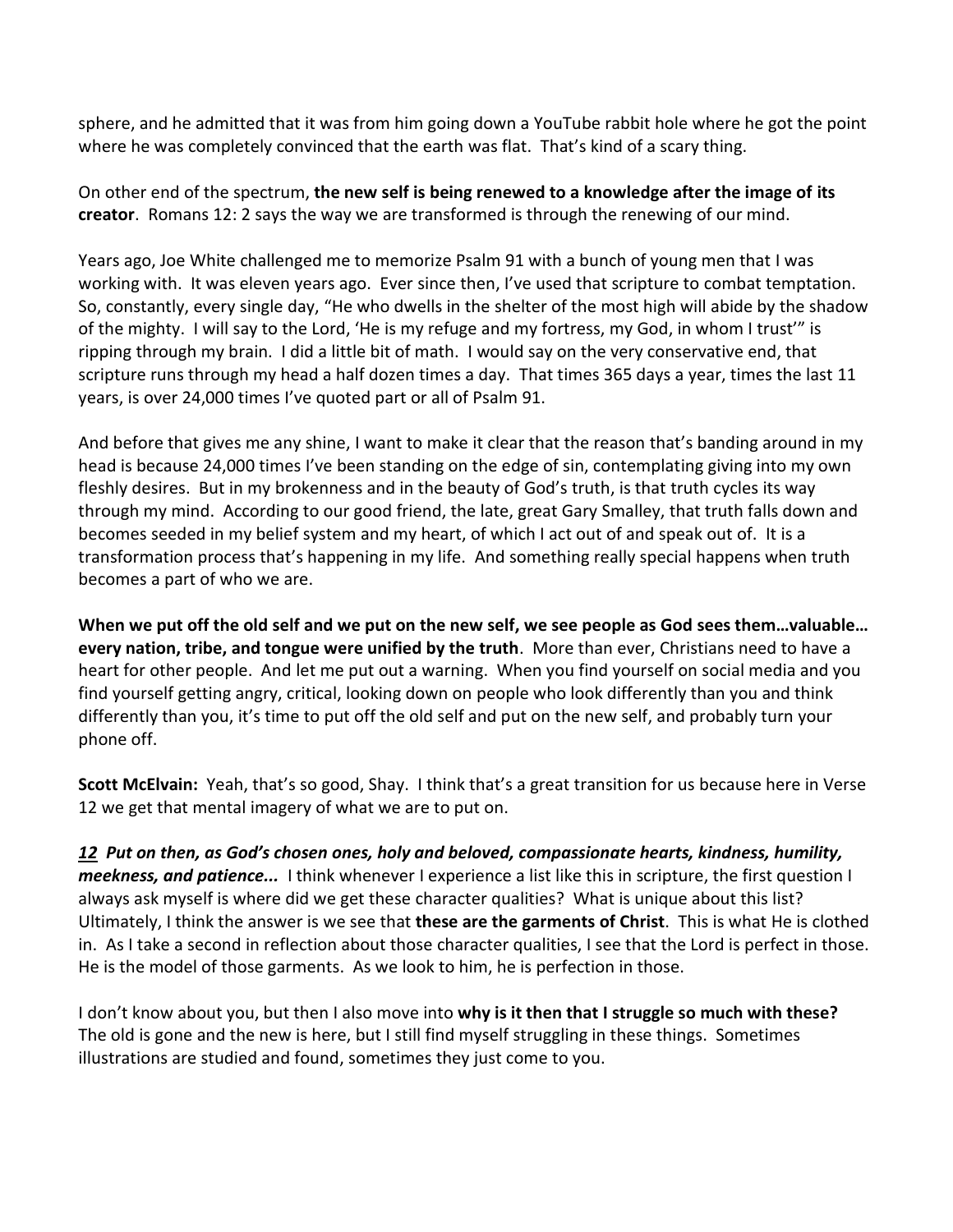I'm taking a lunch break, going to McDonald's to get my McChicken, large fries, large Dr. Pepper. I decide to put on a sermon entitled, *The* Virtues of Christ, by my favorite Scottish pastor. Notepad in hand, I'm coming up to the McDonald's drive thru. Travis Brawner has talked about this where it becomes a game. Am I going to win, can I beat the car in front of me if he takes the other lane? It's a game. I mean sometimes I go up to pay and I'm just downtrodden because I lost. Three cars went ahead of me; boy did I pick the wrong lane.

Big truck going with me in front of me. He takes the outside, I take the inside. The car in front of me had a quick order, I make a quick order because I want to win. I beat him. I'm going to be ahead of him, right? The etiquette is the car goes and then I go, and then big truck should be following me. That's not what happened. I remind you *The* V*irtues of Christ* sermon on in the back. The truck follows the bumper of the car, not letting me in. My reaction was to lower my head move it forward that I might stare him down. The Virtues of Christ in the back, taking notes.

I kid you not. And that's a funny example to highlight the point that we still struggle with these things. How are we to put on these new things? I heard it once said that we are like a newborn baby in our salvation, fully complete, but just like a baby, there is much room for growth. We may be immature in some of those things. Patience is in the McElvain house right now and it is being tested. I recognize my need to grow in those things, to clothe myself in those things.

So, how do we go about doing that? My first thing is that we must make **a daily choice to clothe oneself in these garments of Christ.** Much like when I get ready for my day at work, as I wear a tie, I do not blindly walk into my closet and just go, "What are we going to wear today." No, I am intentionally making a choice to go to the armoire that has all my business clothes in it. That's an intentional choice that must be made daily by us, to clothe ourselves in the garments of Christ.

How do we continue to do that? My first thing would be to say that **we imitate Christ**. If he is the model of perfection, we must imitate. And for us to imitate, we must be close. For me to imitate, I must be in relationship, I must hear his voice, I must see how he loves and how he treats me and how he has treated others. I must imitate. Paul says, "Imitate me as I imitate Christ." We must imitate.

The second thing is **we must practice.** We are learning to read in the McElvain house. Kindergarten student. We have gone over it, is, and a about a thousand times. My hope, as we practice, is that those things become part of our nature. As we make the choice to imitate and to practice, they become more of our nature as God is working on our hearts.

My last thing would be to say **we give grace along the way**. When I read that list of the things I should be clothing myself in, just in my McDonald's story alone, I recognize my need for continual grace. Father, I need your grace. And my hope and my prayer in that, as I ask for grace, is that I extend grace. Paul knew what he was writing because the next verse, Verse 13, after the garments of Christ, he says this. *[13](https://www.studylight.org/desk/?q=col%203:13&t1=en_niv&sr=1) Bear with each other and forgive one another if any of you has a grievance against someone. Forgive as the Lord forgave you.* He knew that there will be sin, there will be conflict, and we clothe ourselves in the garments of Christ, giving grace, for we have received grace.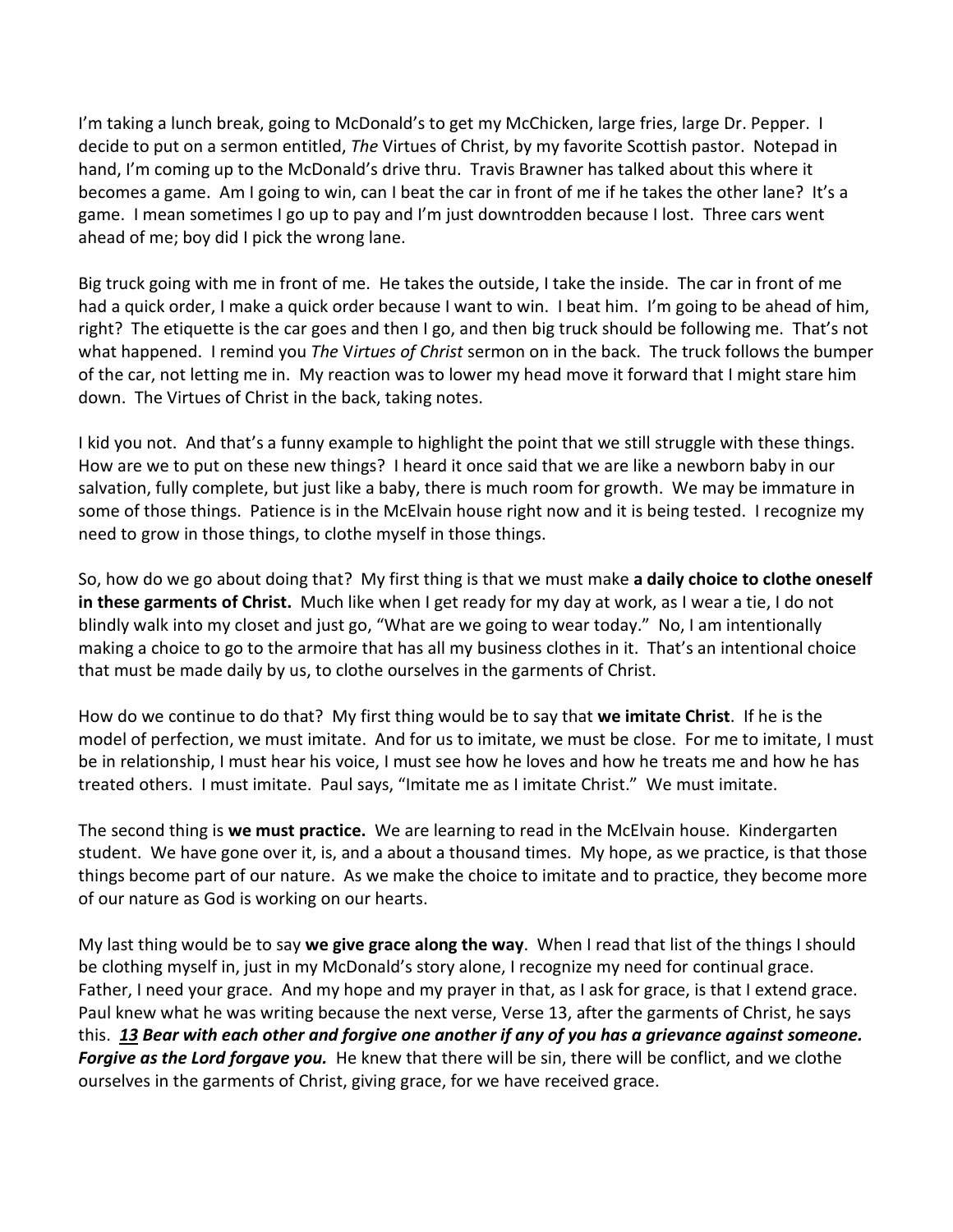*[14](https://www.studylight.org/desk/?q=col%203:14&t1=en_niv&sr=1) And over all these virtues put on love, which binds them all together in perfect unity.* I get the mental imagery of a belt that takes all of these things and makes them work. That love is what puts it altogether in harmony and unity that moves us to imitating Christ to others.

I love how one commentary put it. "Love is the beauty of the believer, dispelling the ugly sins of the flesh that destroy unity." John 13: 35, Jesus says, "They will know you are my disciples by the way you love one another." May we be people that in light of our position, we clothe ourselves daily in Christ. That we would love, and we would be known as God's children.

**Shay Robbins:** *[15](https://www.studylight.org/desk/?q=col%203:15&t1=en_esv&sr=1) And let the peace of Christ rule in your hearts, to which indeed you were called in one body. And be thankful.* How many of us need the peace of Christ in our lives today? We are in the midst of an election cycle, so we'll have three grueling weeks and then who knows how long after that as they clean up the mess. But those who have placed their faith in Jesus, according to this passage, we can have the peace of Christ to rule our hearts regardless of the circumstances.

In fact, Paul wrote the Philippians while he was sitting in prison and he writes to that church in Chapter 4 and says this. *"*I've learned to be content in all circumstances." Now, I realize that's the apostle, but he's channeling the same power and the same Christ that you and I channel here today. And we an have peace regardless of what happens in November.

So, this begs the question: How can we let this peace of Christ rule in our hearts? What does that look like practically? We're actually going to do some review from last spring when we talked about overcoming anxiety. There's just kind of practical progression that scripture lays out for us that I want to walk through with you today. To put it plainly, the pathway to shedding the old self and putting on the peace of Christ on a daily basis is through an intimate relationship with God.

Here's kind of the pathway we take. It starts in Psalm 139. David goes to God and he very humbly says… *[23](https://www.studylight.org/desk/?q=ps%20139:23&t1=en_esv&sr=1) Search me, O God, and know my heart! Try me and know my thoughts! [24](https://www.studylight.org/desk/?q=ps%20139:24&t1=en_esv&sr=1) And see if there be any grievous way in me, and lead me in the way everlasting!* So, you ask God, "**What is it that's robbing me of peace today?"** God is good to reveal those things. In fact, this morning, in preparation for this, I got up, asked the same question of the Lord and I was convicted of a sin I committed against my wife last night.

So, I move onto the next thing. **Confess your sin to God and others in order to live with a clear conscience**. Fortunately, 1 John 1:9 gives a great promise. It says that if we bring our sins and we confess them to him, he is faithful and just to forgive us of our sins and to cleanse us of all unrighteousness. So, I went to Ashly at 6:45 this morning, took ownership of my sin, she was gracious with me, I went to the Lord and asked his forgiveness, and I walk in here with a clean conscience even though I'm a broken man.

The next thing we do is many times the lack of peace that we have, whether through anxiety or fear, worries, concerns, etc., they are not because of my sin, but rather because of the world that I'm living in. And we take those things, according to Philippians 4: 6 and we bring them and lay them before the Lord on a daily basis.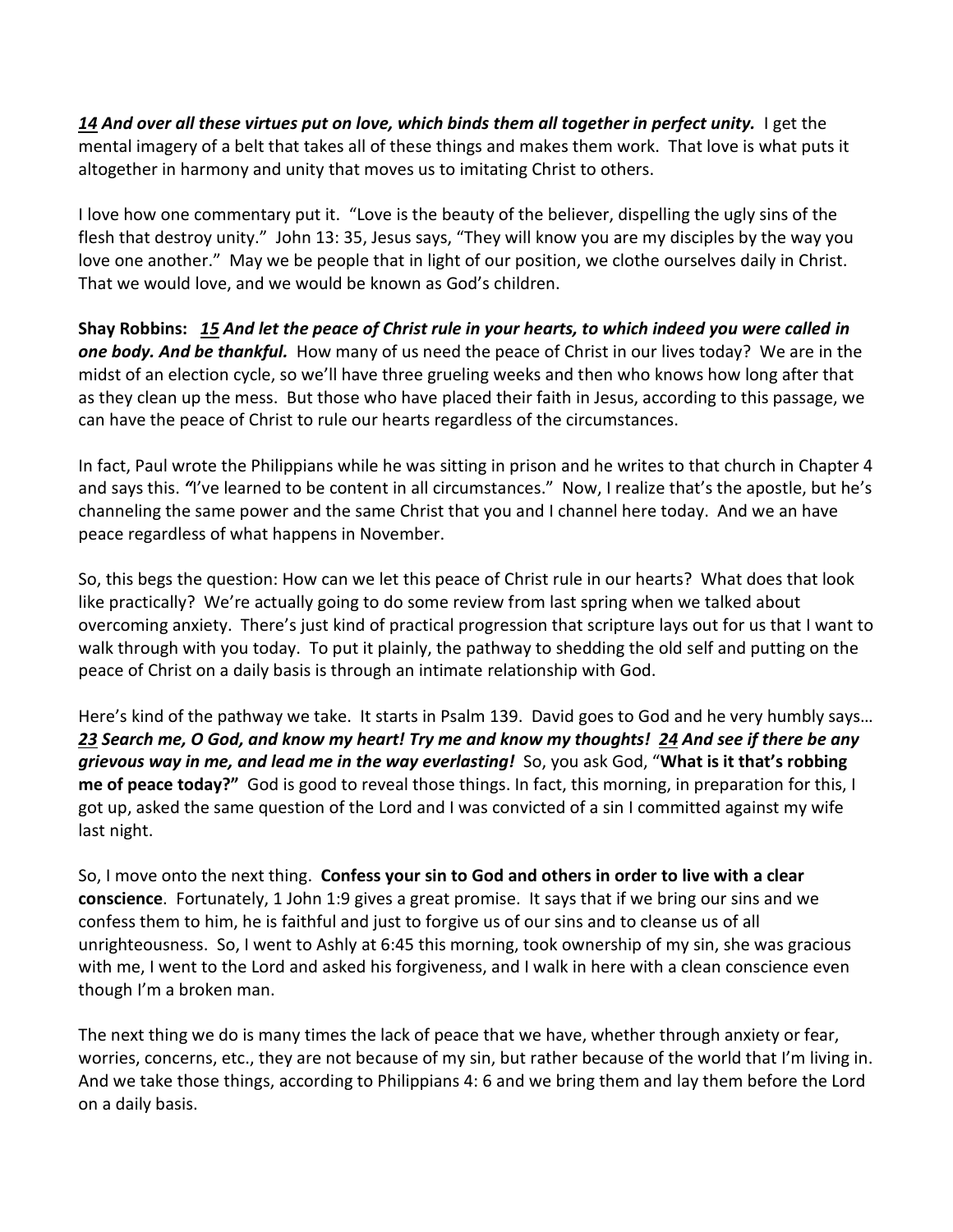Philippians 4: 6 explains, …*be anxious about nothing, but in everything, through prayer and supplication, present your request to God, with thanksgiving, and the peace of God which surpasses all understanding will guard your heart and mind in Christ Jesus*. So, whatever it is you wake up with today, you bring it to the Lord and you say, "Lord, here it is. I need to lay this down. It's robbing my peace and I need your help."

And then we do this. We ask him for whatever we need, and we patiently and expectantly wait for his provision. Whether it's finances, relationships, political climate, whatever is robbing our peace, whatever we lack, we ask a loving Father and then we patiently wait and see. What happens if we practice this is our eyes will be open to all the amazing ways that God faithfully provides for us on a daily basis and your faith is bolstered.

And then finally, according to that same passage, it says "with thanksgiving." Because when we become hyper focused on that which is robbing our peace, it's all we can see. But when we practice thanksgiving, we recognize that this thing is real and it is hard and it does matter, but when we think about all the things that we're grateful for, all the good things that God is doing in our life, for the sun coming up, for food in my belly, for a great church to attend, for a Sunday with football in the afternoon, the list goes on and on. The beauty of fall in the Ozarks, for my family, for my loved ones. What happens is you set that one thing or handful of things in a proper perspective and God restores peace.

The next thing we need to do is we need to **practice letting go of control**. Psalm 127: 1 says, *Unless the*  Lord builds the house, those who build it labor in vain. In other words, God's in control. He is sovereign and I am not. What I find is when I take his role in my life, it stresses me out because I make a lousy God. So, on a daily basis, we give those things up. "Lord, I'm going to give you control of my life. I can't control outcomes, I can just control my actions." Put off the old self and put on the new self and practice a new way of loving.

The next one is to **set your mind on things above and not on earthly things** from early in this chapter. So, when you find yourself scrolling on your phone and you're getting worked up, guess where your mindset is. It's on earthly things. When you're thinking about the election and the outcome and cities that are burning, you're focused on earthy things. Again, they do matter; I'm not going to minimize those things, but we need to turn our focus to heavenly things. Put your phone away, pick up the Psalms and read and spend time being thankful for all the things God has blessed you with.

And then finally, Ephesians 5: 18. Ask him to fill you with the Spirit. For those of us who place faith in Jesus, we're sealed with the Holy Spirit, but once we've cleansed ourself of anxiety and sin, the Sprit then fills us up and gives us strength to overcome the challenges in front of us and we're supernaturally granted peace that surpasses all understanding.

**Scott McElvain:** So, picking up in Verse 16, sometimes, in preparation, there are words that just jump out and the Lord just seems to put on your heart. For me, that would be the first word of Verse 16.

*[16](https://www.studylight.org/desk/?q=col%203:16&t1=en_esv&sr=1) Let the word of Christ dwell in you richly…*There are a lot of things that I deny. I have a passcode on my phone, locks on my door. What are the things that I'm letting in? I let my toothpaste do its job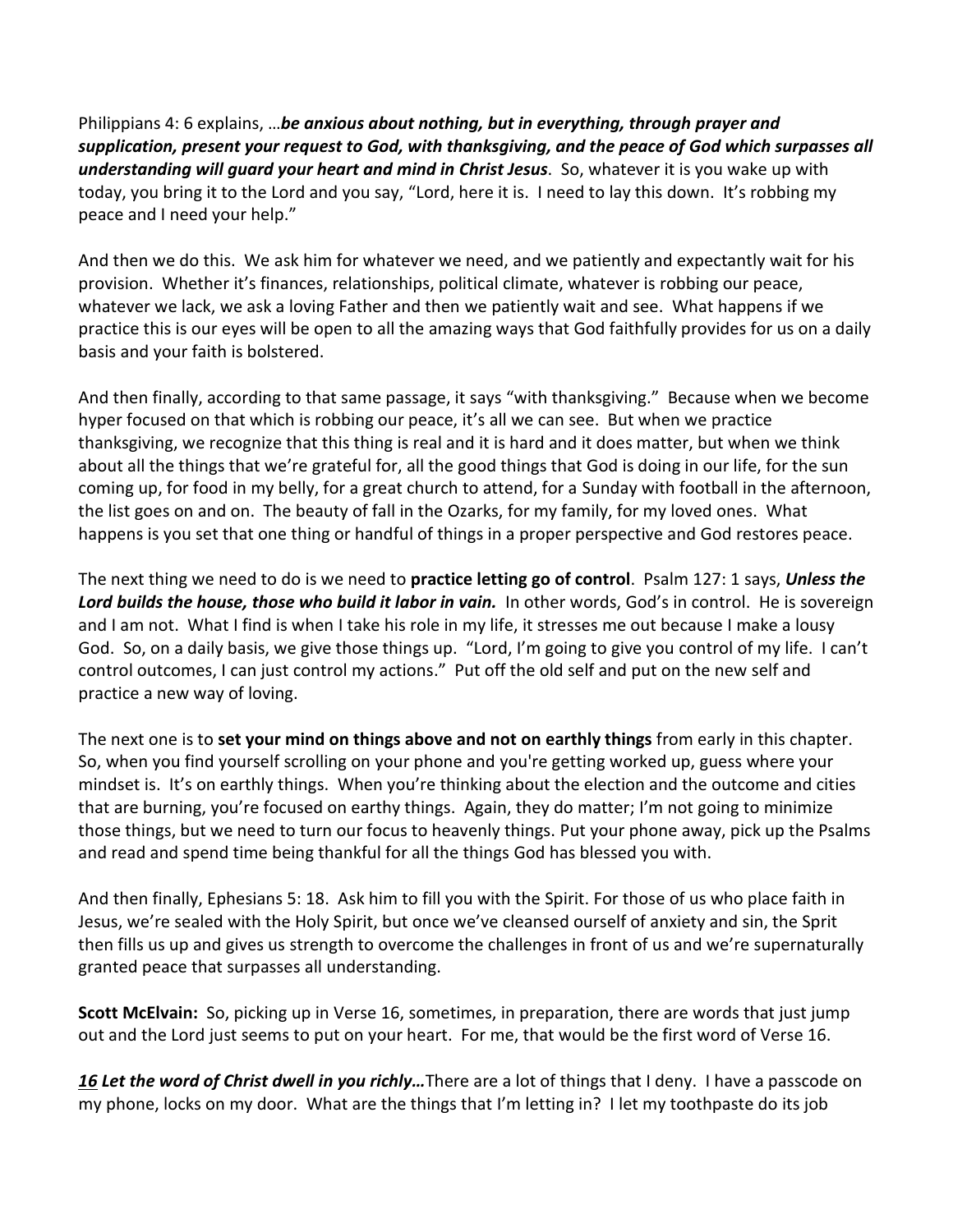cleaning my teeth. I let the mechanic do the work on my car that needs to be done. And as Shay has mentioned, our cell phones… I am letting my phone be a communication tool for me 24/7. It's by my night stand, in my pocket. So, I think too the thing that we let be voices in our lives are the entertainment, the news, the notifications. Those things are all coming in that I'm letting them come in. And as I focus on that word, I just think to myself… and I believe the Lord has put it on my heart. I am trying to diminish that which is cheap and fleeting that we let in our lives. They are not bad, but if they are out of whack or out of priority or too much, I need to diminish those things that are cheap and fleeting. I need to **allow God's Word to live in me bountifully** for it is rich; it is a treasure trove of truth. We are to go to it as a love letter to us about who God is, who we are, what he has done, is continuing to do, and will do. It is rich. May we diminish those things that are cheap and fleeting and may we dwell upon what is rich.

My boys have gotten obsessed with basketball, baseball, and football cards. There was a time where it was all they thought about, sun up to sun down. They were dwelling on what cards were the best or which one looked the coolest or what trade should I make or how should I keep these protected.

Dustin Rouse puts it like this. "We get most excited about what we dwell on daily." What we dwell on daily, we think about. There is a living aspect to that. May we dimmish that which is cheap and may we live bountifully in God's Word. As Shay has mentioned, it is proved well with Psalm 91 in his life. I want to read the last part of Verse 17 for us.

## *[17](https://www.studylight.org/desk/?q=col%203:17&t1=en_esv&sr=1) And whatever you do, in word or deed, do everything in the name of the Lord Jesus, giving thanks to God the Father through him.*

We are thankful, we clothe ourselves in thankfulness. Verse 16 also talks about the things which God's word does for us. *…teaching and admonishing one another in all wisdom, singing psalms and hymns and spiritual songs, with thankfulness in your hearts to God.*

I forgot to tell you the last of that McDonald's story, Shay. I say that because as I'm listening to *The Virtues of Christ*, as God's word… As I'm studying and hearing God's word, I begin to practice those things. I get up to pay for my McDonald's meal after not getting in line where I thought I won. The gentleman had paid for my meal.

God, you are working on me, you're working on my heart. Lord, I need to be continual and consistent and intentional about clothing myself in your garments, being thankful for the way that he has loved us. You've love me, therefore I love. You've forgiven my, therefore I forgive. May we be a people that are intentional about clothing ourselves in the garments of Christ. That we would love those around us in a time where there is much need for love.

**Shay Robbins:** Godly people drive big trucks. Before I close, Scott, would you mind admonishing us with a spiritual song?

**Scott McElvain:** I think we're out of time, aren't we?